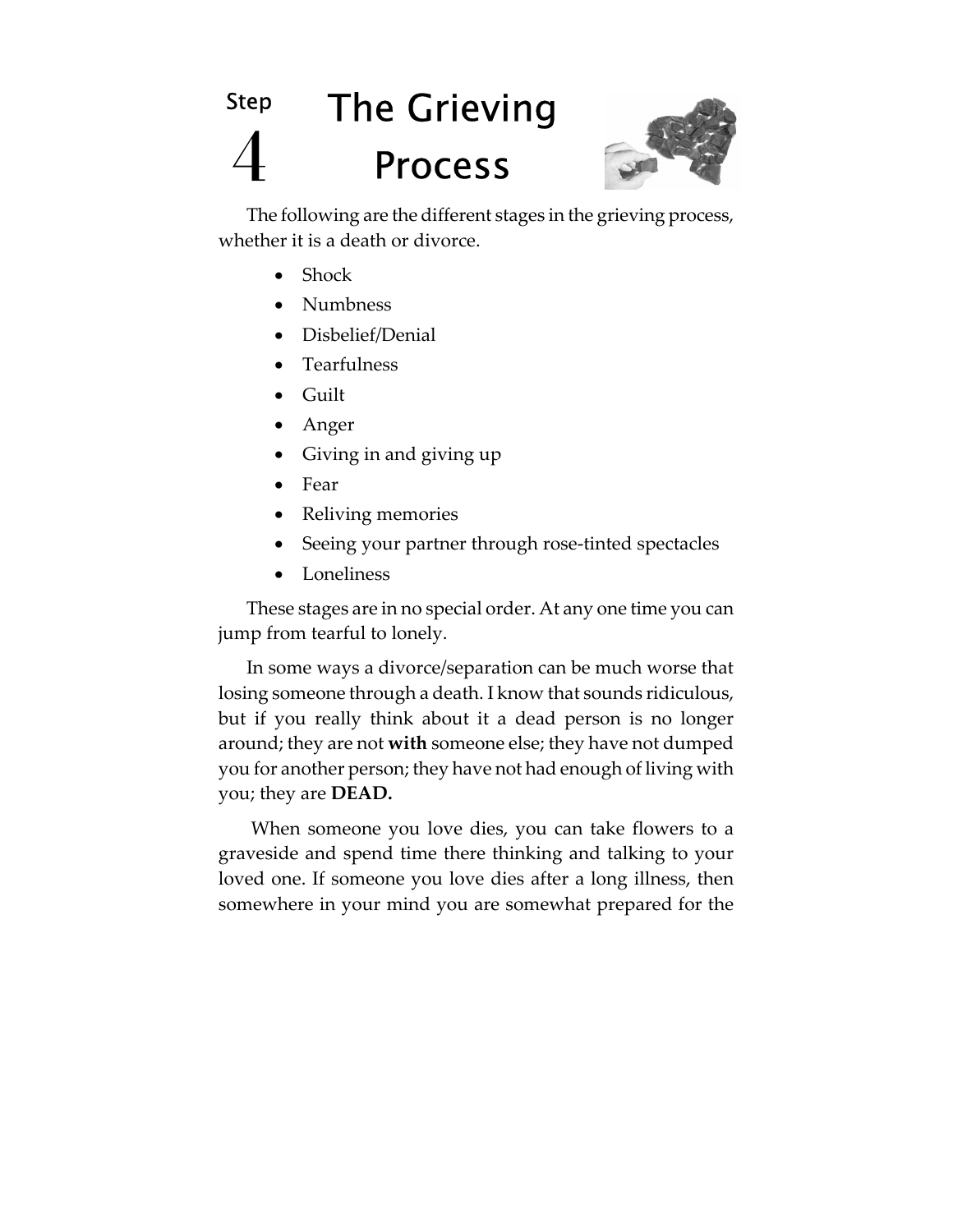death. You will go through the grieving process, but without the added dimension of feeling betrayed, abandoned with the knowledge that the person you love is living with someone else or prefers to be alone rather than with you.

On the other hand, when your lover walks out you will probably see them from time to time enjoying themselves with a new partner. You will see them picking up the children of the partnership (if there are children). You will have a constant reminder minute by minute that they are spending their precious time without you.

If someone you love dies suddenly (accident, heart attack, etc.) then you will not be prepared and will need time to come to terms with the death and you will be on the path of the grieving process.

The grieving process is a necessary time for you to come to terms with the loss of a loved one. It usually takes about two years of 'normal' grieving. You will experience the 'annual events,' such as, birthdays, anniversaries. For example, you will think this time last year you were going through the illness with your loved one; then the anniversary of the death and funeral. When you have experienced these significant days the mind begins to accept and prepare to 'move on.'

The first three stages of the grieving process I have identified are easily explained. Guilt, however, might need some clarification.

# Guilt

When someone walks out on you the danger is to blame yourself entirely. This is not usually accurate. Remember, it takes two to quarrel and two to decide to part. It is, however, a natural response to someone you love not wanting you any-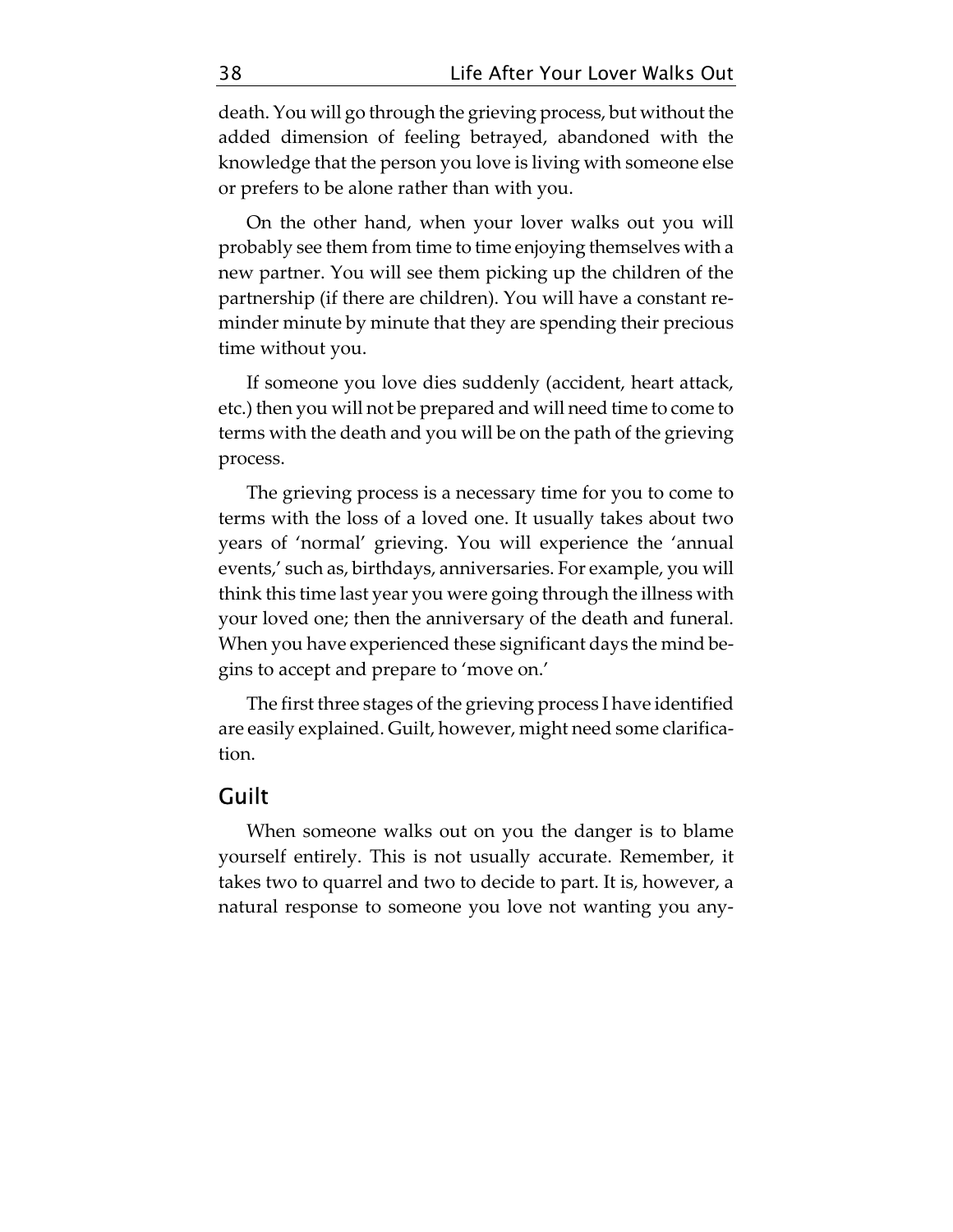more. You feel responsible for some (or all) of the breakup of your relationship.

You relive circumstances and situations that led to the splitup. You imagine handling these times differently and wonder if you had handled them in another way perhaps you wouldn't have come to the decision to break-up?

Your mind goes around in a whirl of self-hatred. Guilt can lead to depression and/or anxiety, as you mentally relive your life with your partner.

At this time, try to be realistic. Focus. See the past in a clear way. Check your thoughts and drag yourself from feelings of guilt back into reality. Even if you had an affair and this led to the eventual breakup, it is unlikely that another person would have attracted you sufficiently if things had been 100% fine at home.

# Anger

You are angry that your partner has walked out. You may be left to manage the children and household affairs.

- Why should you be put in this position?
- What have you done to deserve this?

If you are a woman and your partner has moved on to someone else, you will feel angry that whilst he has been loving someone you have been slogging away, washing, ironing, cooking, cleaning and seeing to the needs of the children.

If you are a man reading this, then you will feel aggrieved that all the help and support you gave your partner has been thrown back in your face. You might be angry that you have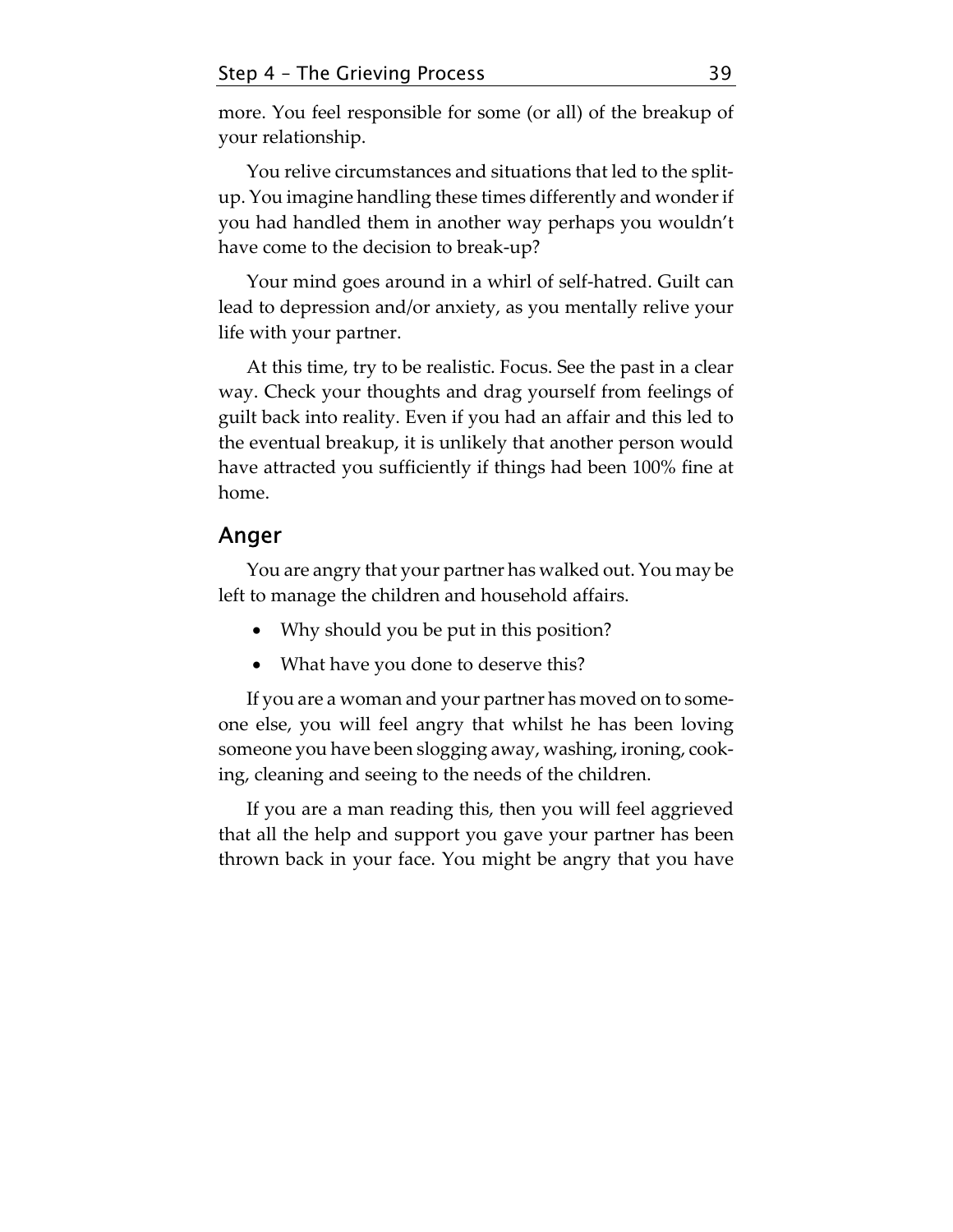been left alone and unloved having to start afresh with the rental or purchase of a new home, household appliances, furniture, etc.

In this instance, anger can be a positive emotion. It can spur you on to a more appropriate and powerful place in your mind. It can motivate you to putting the past behind you and starting your life afresh. You can think, 'I'll show you that I don't need you,' and, 'You just watch this space.' In my experience, anger expressed at this time dissipates rather quickly and once more you are plunged to the depths of despair. However the anger will return and it will feel like a huge fire inside you. This fire must burn out before you can truly break free from resentment.

 You might want revenge. I have heard many revengeful stories. Some are quite elaborate and inspired.

#### Example:

"Hell hath no fury like a woman scorned."

One lady, after being, unceremoniously, dumped by a partner, proceeded to order a truckload of manure from a Garden Centre to be delivered at his new home with his new partner. Not content with this action, she drove to his house and parked the car in a spot that allowed her full vision of the scenario about to unfold. Soon, the lorry drove up and began unloading its contents all over the perfectly manicured lawn at the front of the house. Her ex-partner's new woman rushed out of the house to remonstrate with the truck driver only to be confronted with the recently abandoned woman driving by making rude signs!

**I am not suggesting that this behavior is right or a good thing to do. It is not a good idea to react in this way.**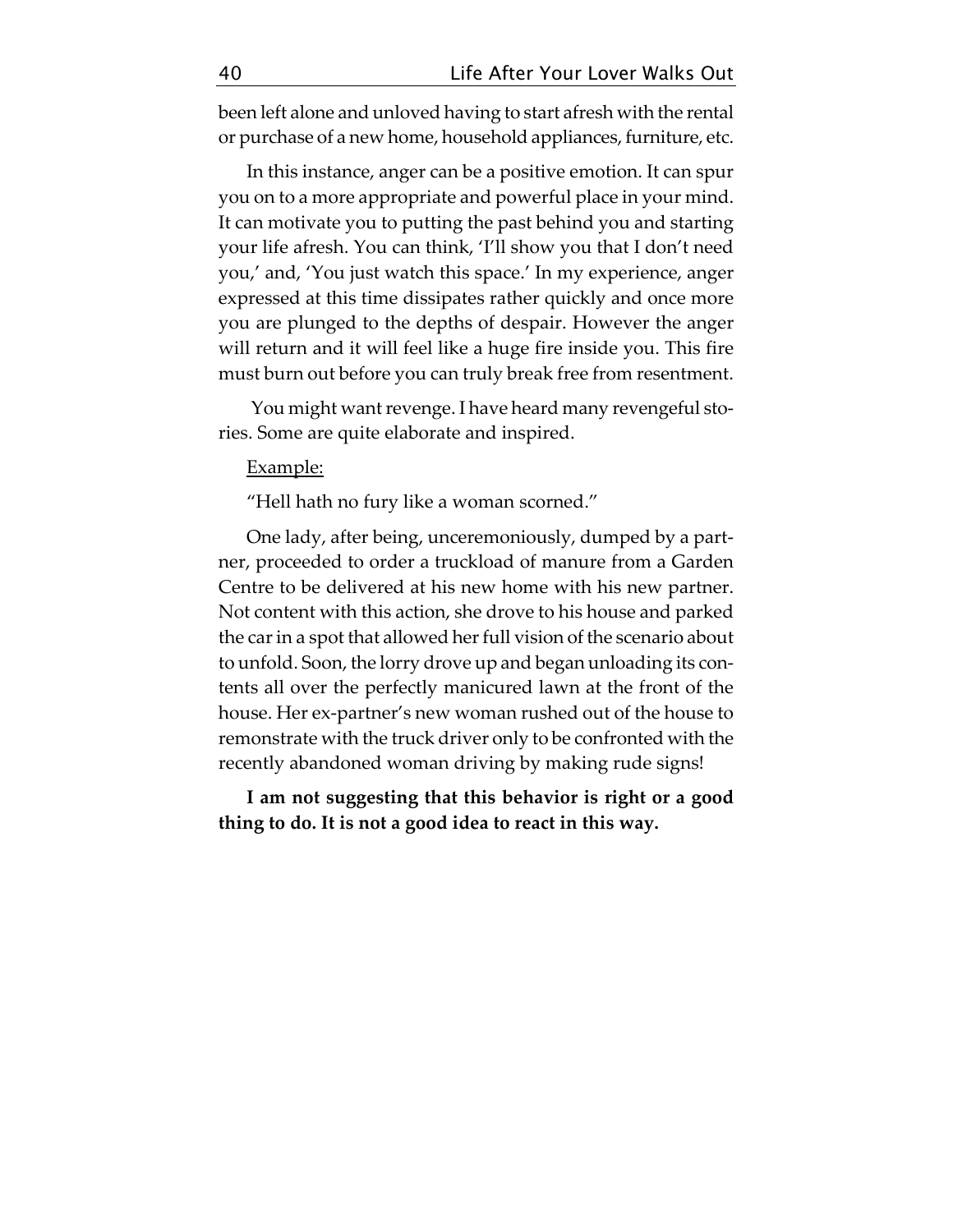### Giving in and giving up

When you are living through this difficult period in your life, you believe that the easiest option is to 'give in and give up.' You can't be bothered with anyone or anything. You stay wrapped up in a cocoon of your own making believing that it's safe to huddle there. Thinking through and dwelling on your past has exhausted you and robbed you of the vital energy you need to live. Life can become a drudgery and you question the validity of your existence.

#### **Example:**

Ann was going through a separation or divorce. She awoke very early in the morning made herself a cup of coffee and smoked cigarettes endlessly until it was time to wake the children and get them ready for school. After the children were dressed, breakfasted, and taken to school she would crawl back to her empty bed and hide there until it was time to pick the children up from school later that day. Ann relied totally on her mother to clean the house, purchase and supply food, and amuse the children. She relinquished her duties in the sincere belief that she was a useless person.

Ann was, in normal circumstances, a very positive and happy person until her relationship broke down but soon after her husband walked out she was reduced to a physical and emotional wreck.

This period of 'giving in and giving up' continued until Ann's mother was rushed into hospital suffering from severe burns from an accident. Ann was forced to engage in life again and reestablish herself in the household. Even when this happened, it still took a neighbor and friend of her mother's to point out—none too tactfully—that Ann's home was dirty and untidy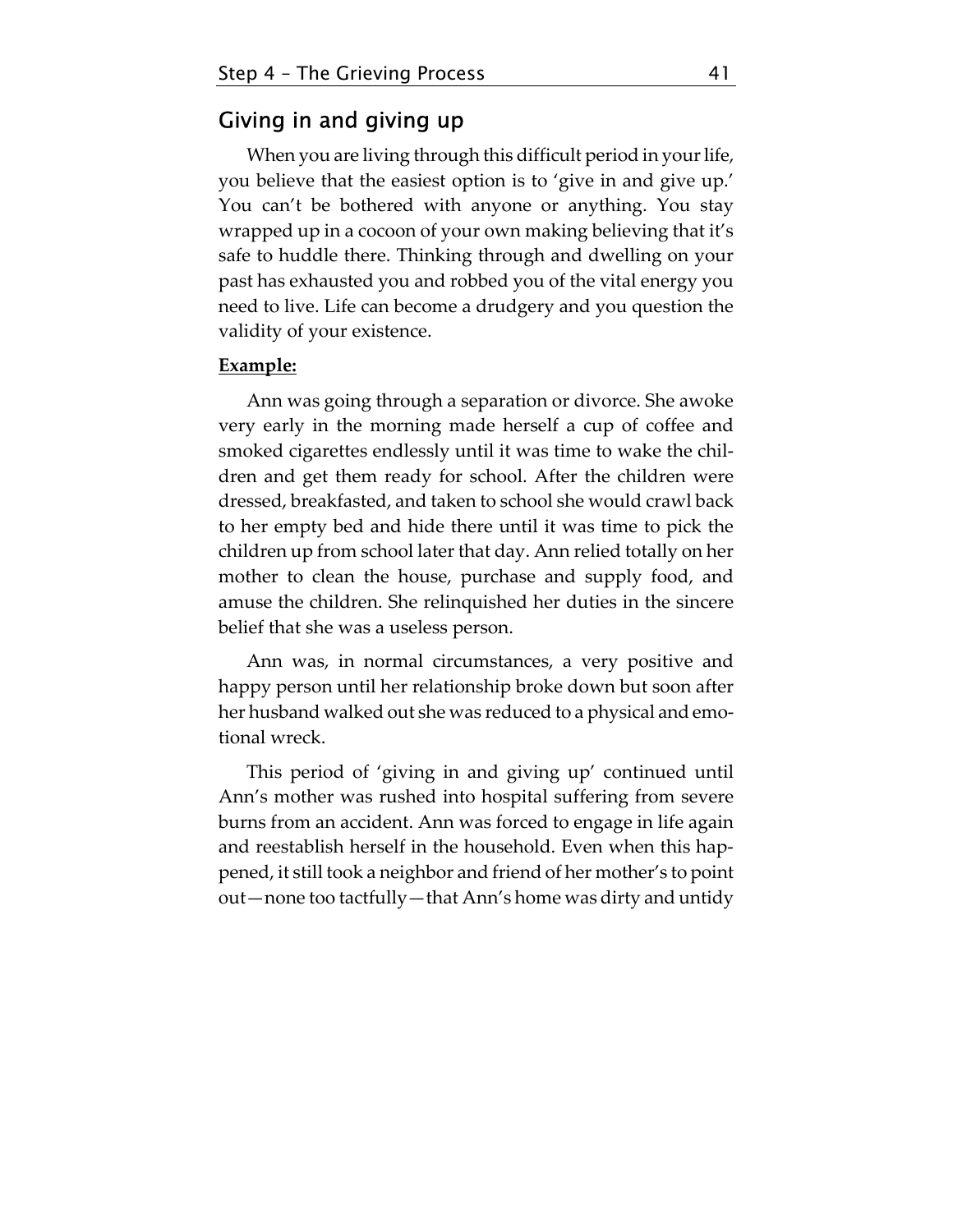and this included Ann's personal cleanliness. It was the short, sharp shock Ann needed to pull herself together.

Frequently, it's even worse for a man, who may well lack housekeeping skills altogether. He may be unable to cook, know what to buy, how to mend clothes, etc.

# Fear

Fear is a barrier that you have to surge through in order to achieve self-esteem. There are a number of fears:

- Fear of responsibility
- Fear of accountability
- Fear of success

### **Fear of Responsibility**

Responsibility is being able to take control of your life. It means that you are:

- Whatever you think
- Whatever you feel
- Whatever you do

You are responsible for your children. You are responsible for what happens to you in your life. You are in control.

Fear manifests itself when you dwell on the bad things that have happened in your life. You must remember that whatever you have done in the past, you did with the knowledge and information you had at that time. **Don't waste time thinking of the past, you are not going in that direction.** Focus on the here and now, your future is ahead of you and can be anything you want it to be so decide now to embrace the future with hope and determination. Don't sabotage yourself by being self-critical and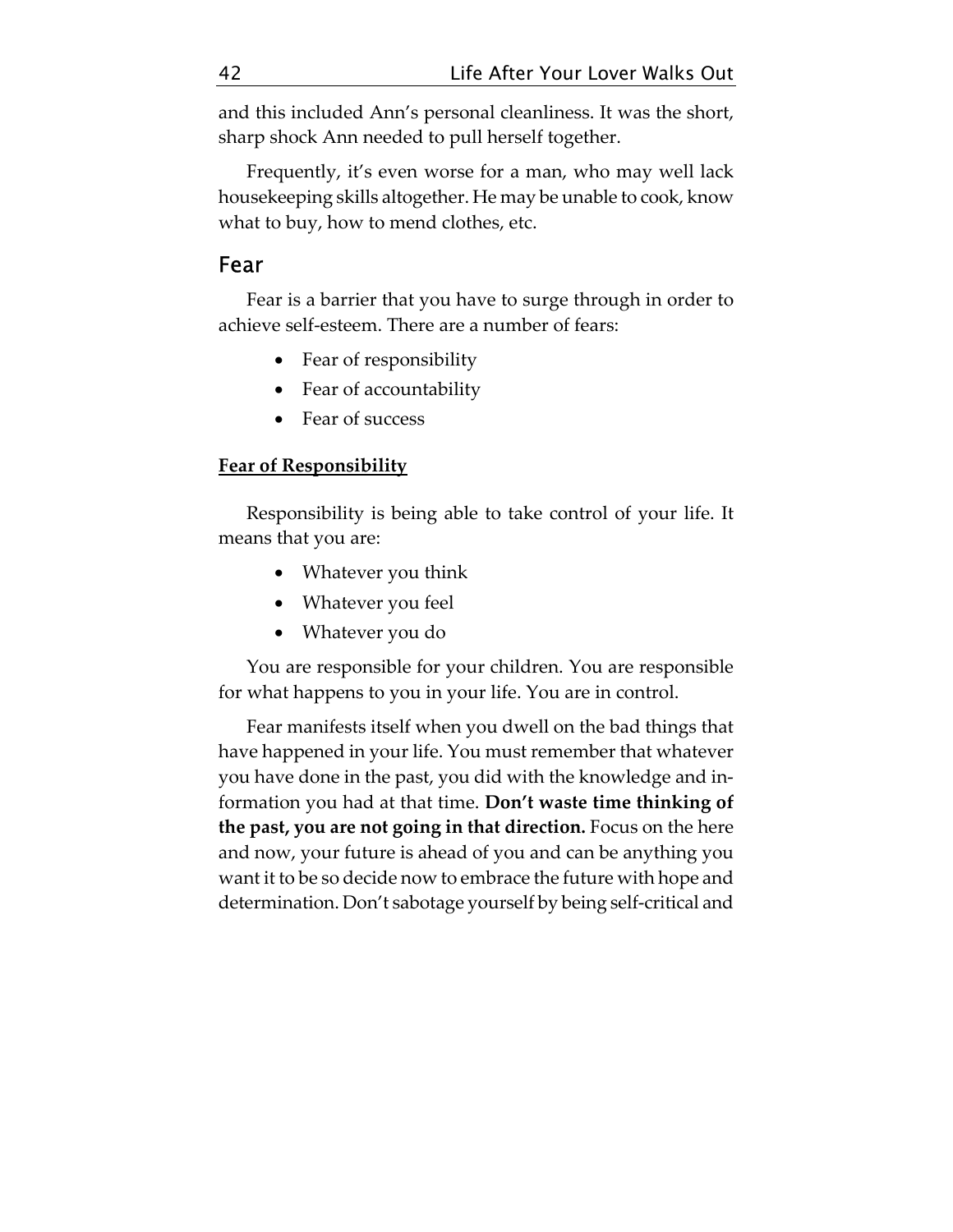judgmental. Know that if you decide on a course of action there will be an outcome. Understand that you will make mistakes. If you don't make mistakes you will never learn anything. The majority of learning comes from mistakes and the ability to move on and tackle the same action in a different way.

### **Fear of Accountability**

### **The dictionary definition of accountable is, 'to be answerable to someone or something.'**

In the first instance we are answerable to ourselves. Being answerable to yourself is achieved by living to a set of rules and regulations that you feel comfortable with.

The rules and regulations are made up of your beliefs behavior and responses to everyday living. You cannot hide from being accountable; it will catch up with you at a later time.

**Fear of accountability** lies in the uncertainty that you can live up to the self-imposed rules and regulations you have chosen to adopt. Accountability puts pressure on you to live by a certain standard and if you drop those standards you become disappointed in yourself. Your rules and regulations are not necessarily the same rules and regulations that other people live by and it is this that separates you from everyone else. The frightening aspect of accountability is that you may not comply with your peers. We all want to get on with each other and have an easy life and it is your own accountability that can distinguish and separate you from the crowd.

Your rules and regulations may be very different from those rules and regulations that you were raised by. As an adult you decide how to lead your life and the pattern of the past need not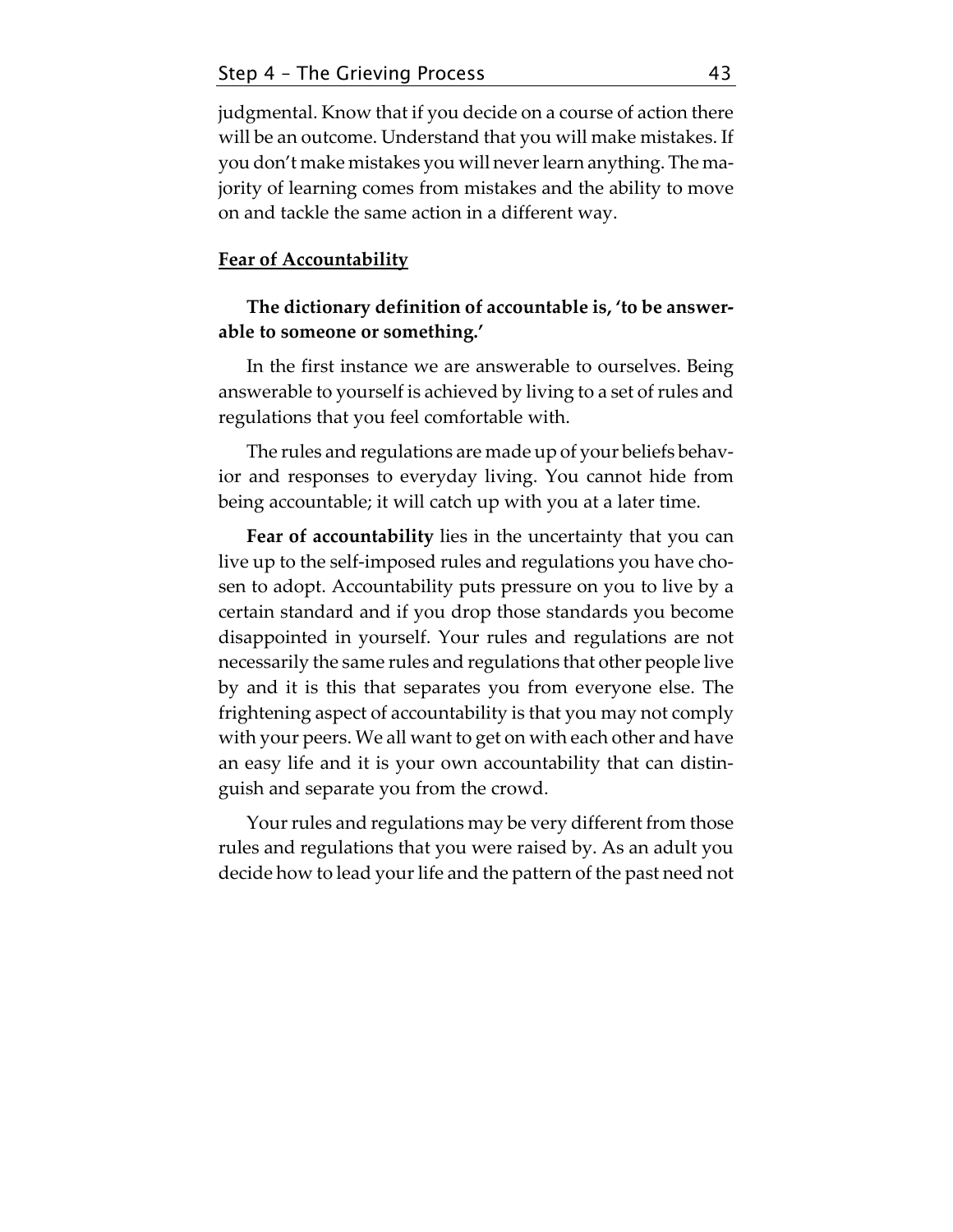prevent you from acquiring a more suitable and appropriate code for living.

#### **Fear of Success**

Often you are afraid to try just in case you might actually succeed. You may always have believed that you cannot succeed; that a good life cannot be yours that there are winners and losers and you are the latter. Then the prospect of succeeding is scary and you may feel you are unworthy of achieving success.

Success is possible for all of us. In order to succeed, we have to leave old fears and thought patterns behind and accept that we all play on a level field and opportunities are there waiting for us. You deserve success as much as anyone else and it is there waiting for you. Don't let your old belief system prevent you from claiming the success that can be yours.

Ask yourself:

- Are you happy with you?
- Do you want to change your past pattern and adopt new rules and regulations that are more apt?
- Are your old patterns holding you back?
- Are you ready for the change?
- Do you know what new rules and regulations you want to adopt?
- What purpose will your new rules and regulations fill?
- Finally, are you satisfied that you have looked at the options and decided on a new set of rules that best gives you the structure you need to live by?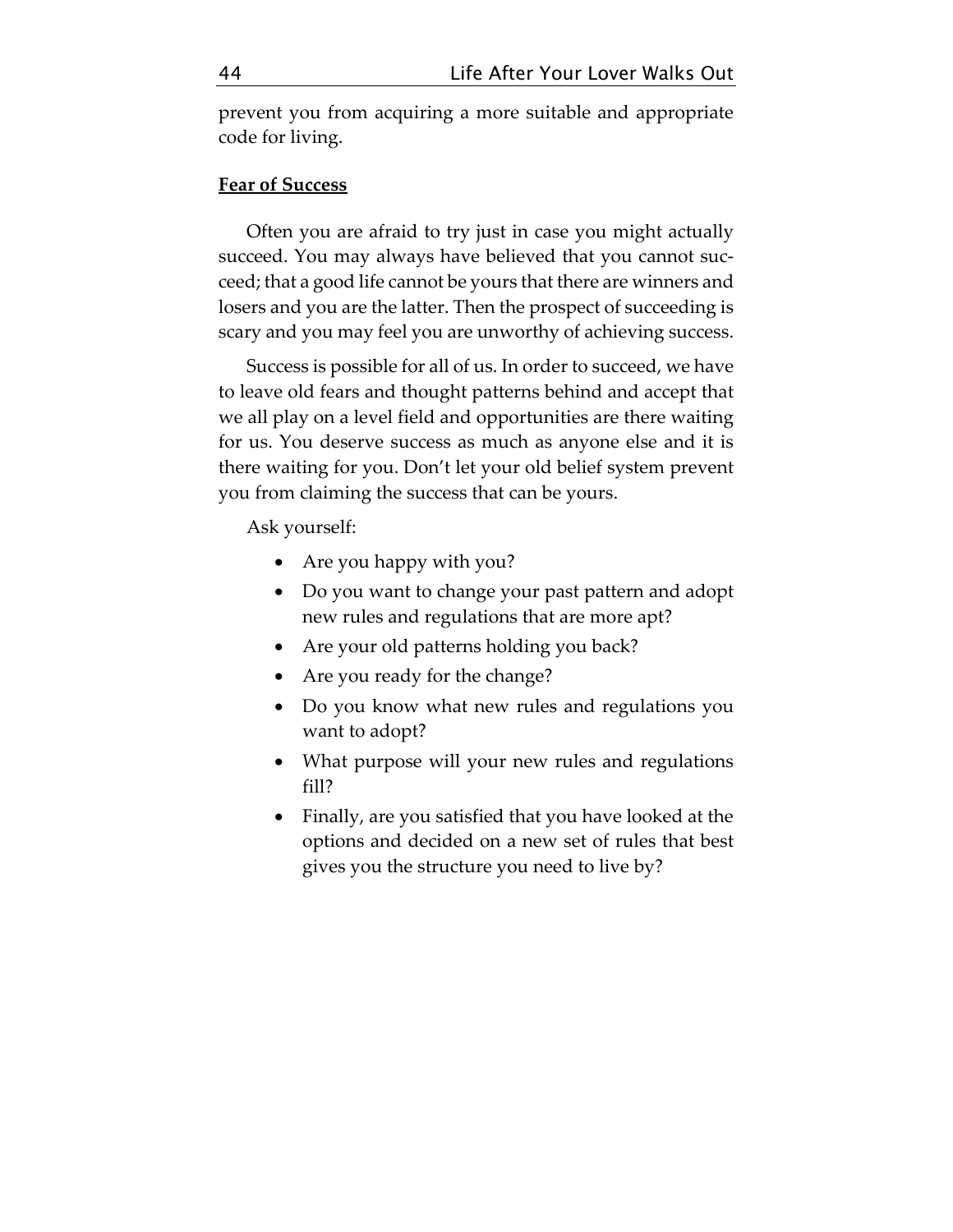Remember that any change of patterns has an effect on those around you. You will have to allow sufficient time for those people close to you to adapt to your new outlook and new way of life.

### **Reliving Memories:**

Unfortunately it's par for the course to relive the memories of your life with your partner. This is a particularly difficult time. These are some typical examples only of the memories you will be reliving:

- Memories of when you first met
- Your first kiss
- Birthdays
- Christmases spent together
- The first time you made love
- Meeting parents
- Integrating with families
- Getting engaged
- Getting married
- Honeymoon
- Your early life together
- Buying/renting a home
- Furnishing and decorating the home
- Shopping together
- Planning a family
- Pregnancy
- Birth of your first child
- The joy of parenthood
- Anniversaries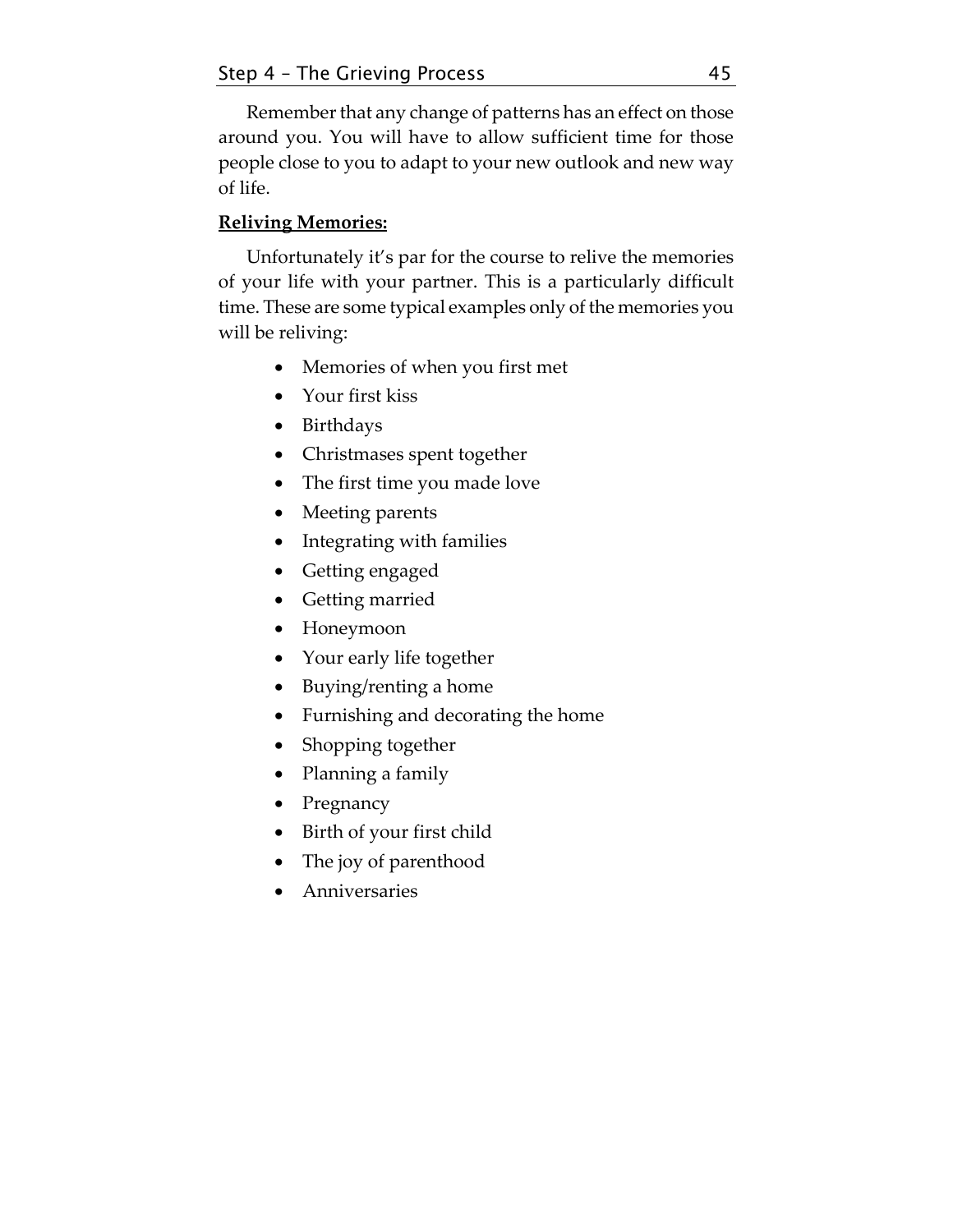Once again, the list is endless! You will trawl through these memories and they will break your heart. It is necessary, however, to go through your memory box. It may be more comfortable to do this with a trained Counselor who can guide you and provide a structure to this process.

# Seeing someone through rose-tinted glasses

Why is it that try as hard as you can you cannot remember the bad times in your relationship? All the bad situations you have had with your partner seem to have evaporated into thin air. This is most annoying to experience. Of course you had bad times (probably more bad than good if you were to be honest) so where are they?

During this phase you can rely on family and good friends to remind you of instances that now elude you. Good friends are very good at remembering the bad times and will at the drop of a hat recall them in detail. Momentarily this will make you feel good, but not for long. Try as you might to stop loving your partner you are unable to accept it right now. You are so sorry that this has happened—you didn't really think it would happen. You continue to believe that you still love him/her; that there is still a chance for you both. You give serious thought to whether you should both have stayed together for the sake of the children? The answer to this I believe is NO. Children pick up tension and anxieties. Instinctively they know if things are not right. Being honest with your children is in most cases is the best option.

If you are a woman reading this, the next time you see your partner (when he picks up the children), or out in a 'pub' you may feel a surge of anger and want to confront him with stuff you want to 'get off your chest.' There may be a scene and one of you will storm off (or be asked to leave the establishment) or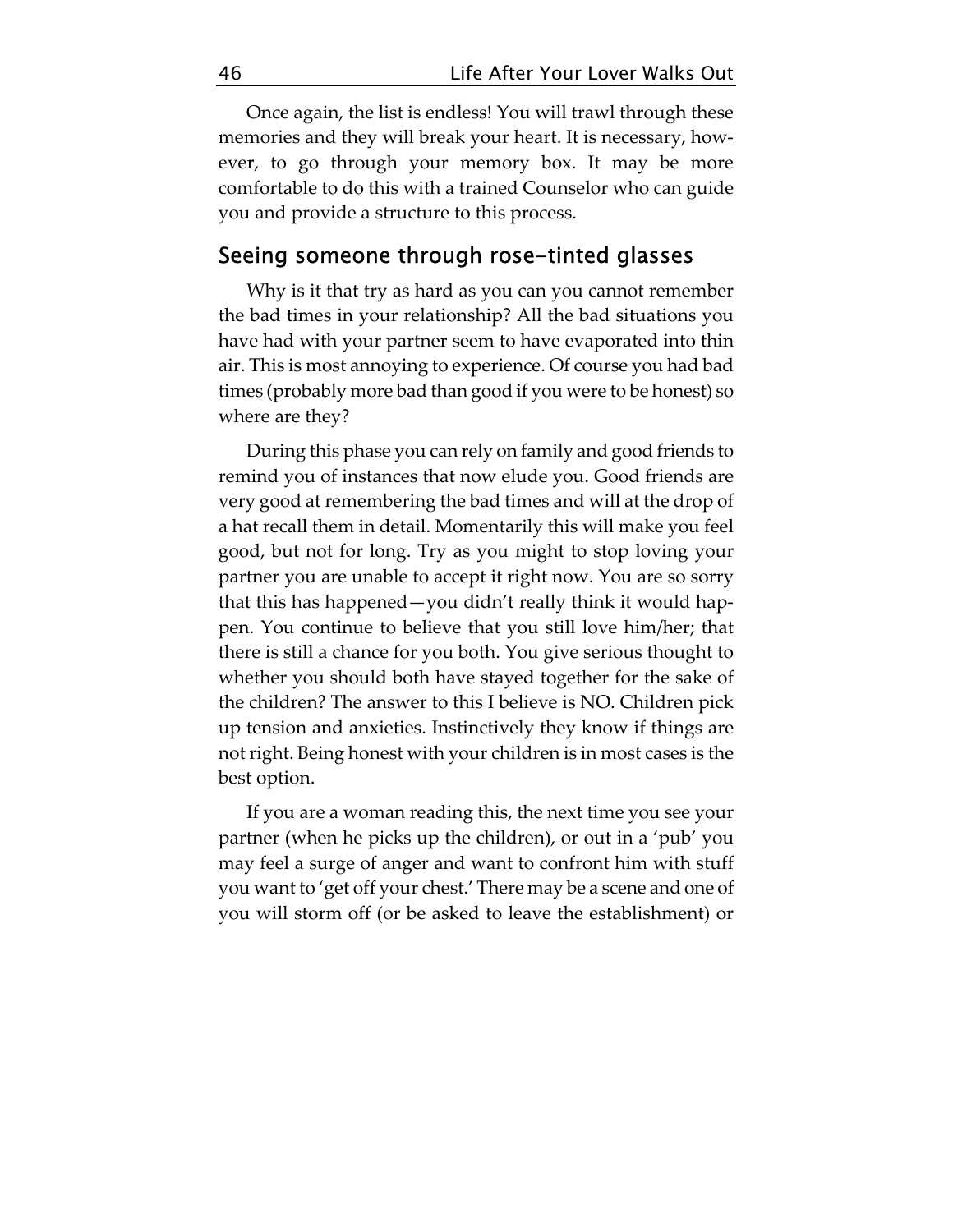you may burst into tears and want to persuade him/her to return. Whatever happens, you will end up in tears.

If you are a man reading this, you will be more likely to react to the same set of circumstances with either rage or spiral down into a depressive state.

You miss the silliest things about your partner the small stuff a person does that the other finds endearing. You never said anything about it at the time—you didn't think you needed to. On reflection, you think that perhaps you should have? Life is so unfair.

# Loneliness

The loneliness you feel after a separation is overpowering.

**The definition of this word from Webster's dictionary is, "cut off from others, sad from being alone, a feeling of desolateness."** 

 "Loneliness and the feeling of being unwanted is the most terrible poverty," is a well known saying by Mother Teresa.

Judy Garland said, "If Iʹm such a legend, then why am I so lonely? Let me tell you, legends are all very well if you've got somebody around who loves you."

What are the feelings we may get when we are **not** in a relationship?

- Feeling Rejected
- Feeling Unloved
- Feeling Unwanted
- Feeling Ugly
- Feeling Bored
- Feeling Unworthy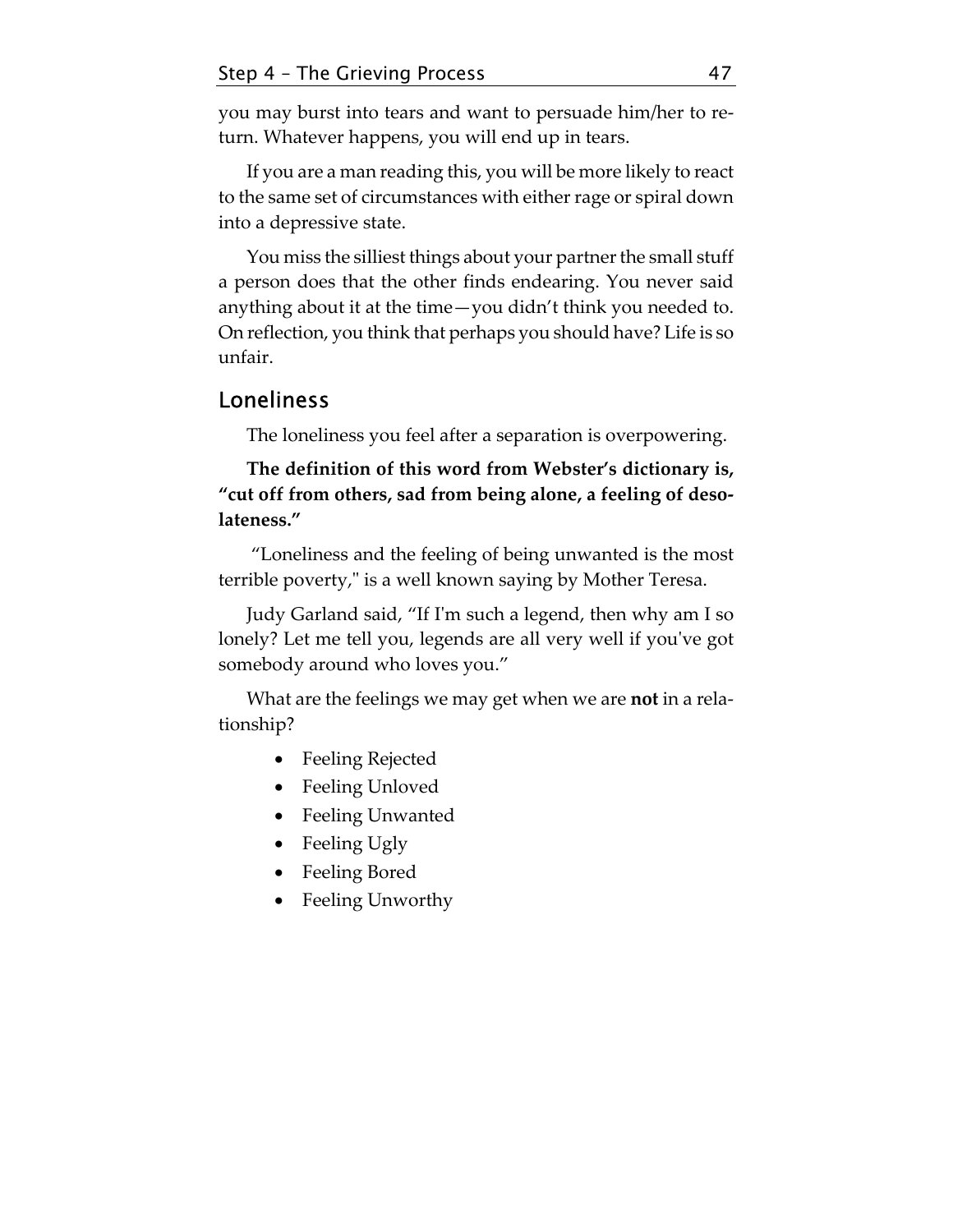- Low Self-Esteem
- No Confidence

Why is it that if you are **not** in a relationship you feel a failure? Why do you need someone else to validate you? When we **are** in a relationship, many of us let our friends go by the wayside and become exclusive to that one special person. We all want to be wanted and loved. It is human nature from the very beginning 'Adam and Eve.'

Remember that people who are in relationships can feel just as lonely as everyone else. Loneliness is the emotion you feel when you are emotionally cut off from those closest to you. It is a powerful emotion. The saying "no man is an island" suggests that you should maintain family relationships friends and personal relationships for the sake of your mental health. If all these relationships are maintained and you still feel lonely then you can safely say that your emotional needs are not being met. Research shows that any person, even an extreme introvert, needs identification with at least three social groupings. Loneliness can cause depression/suicide.

### **Things to do**

- Set yourself unachievable goals.
- Set yourself goals that inspire you.
- Instead of 'slobbing out in front of a weepy film,' invite friends around for a girly/manly (playing cards, watching football) night in.
- Be proactive and meet new friends.
- Resist from reaching into the cookie jar; eat healthily and look after yourself instead.
- Seek out the company of other people.
- Drink only moderately.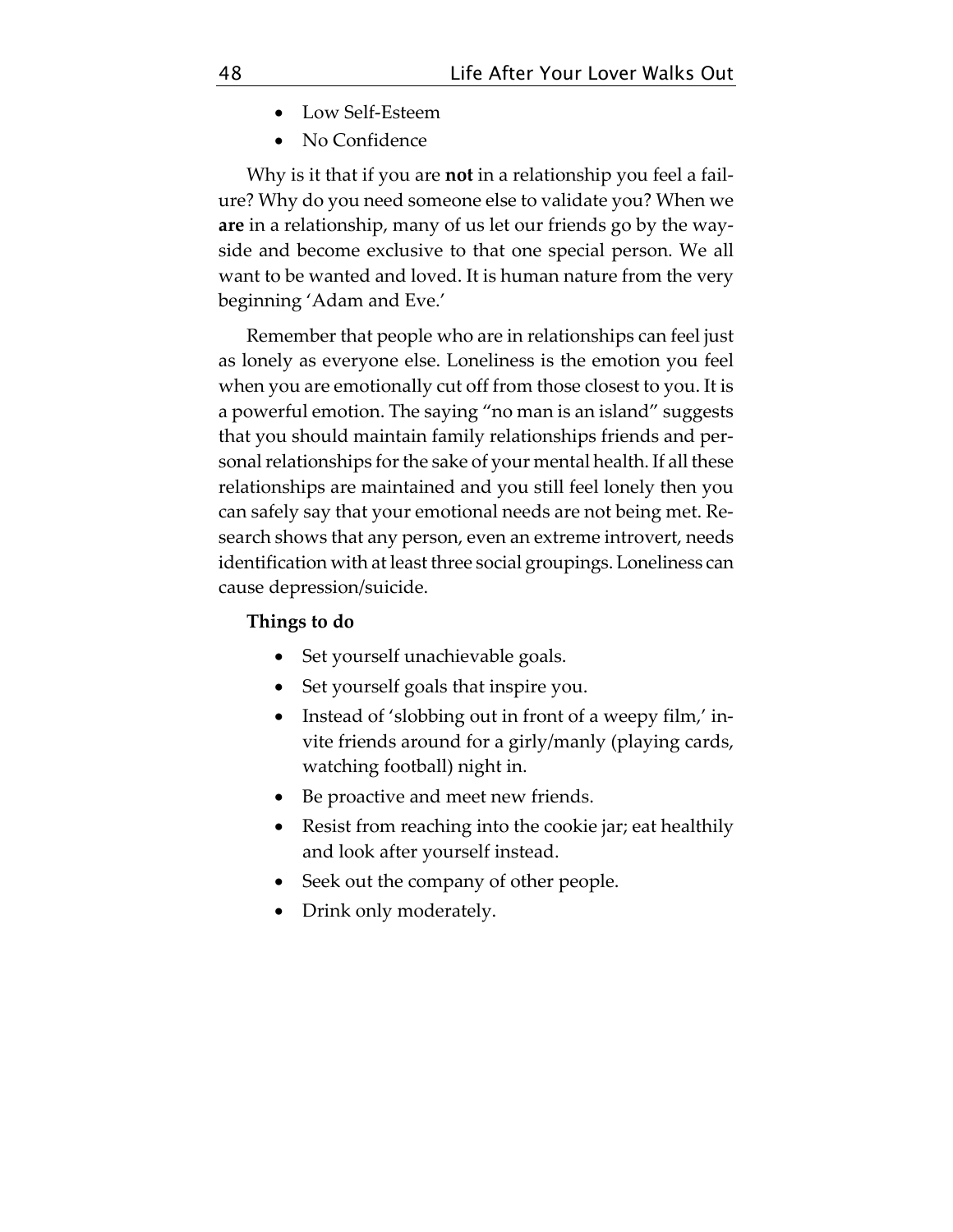• Enjoy your new found freedom. Be excited with the possibility of meeting a new woman/man.

#### **What are unachievable goals?**

They are goals that are too ambitious and way out of your reach. When you decide on your long-term goal set yourself achievable targets along the way in order for you to be able to clearly identify your progress.

### **What are goals that lack inspiration?**

If your goals lack **passion** you will find that aiming for them will sap your energy and strength. In order to find the energy you require to achieve your goals you have to be focused, determined, driven, inspired, and enthusiastic. If you are all of these things then you will have a better chance of reaching your desired outcome. You need these emotions in place in order to sustain your vision of where you want to be. If your goal is uninspired and you lack the necessary enthusiasm in order to reach it then you will give up and opt out.

### **Inspirational goals are those that identify your passions**

There are steps you can take at this time.

When there is a separation between couples the days and times you feel the emptiness most is during evenings and weekends particularly Sunday. For most people, Sunday is a quiet day with nothing much going on which gives you plenty of time to dwell on your loneliness and missing your partner.

Decide to do something about it, here are some suggestions:

- Visit family
- Visit friends
- Go to cinema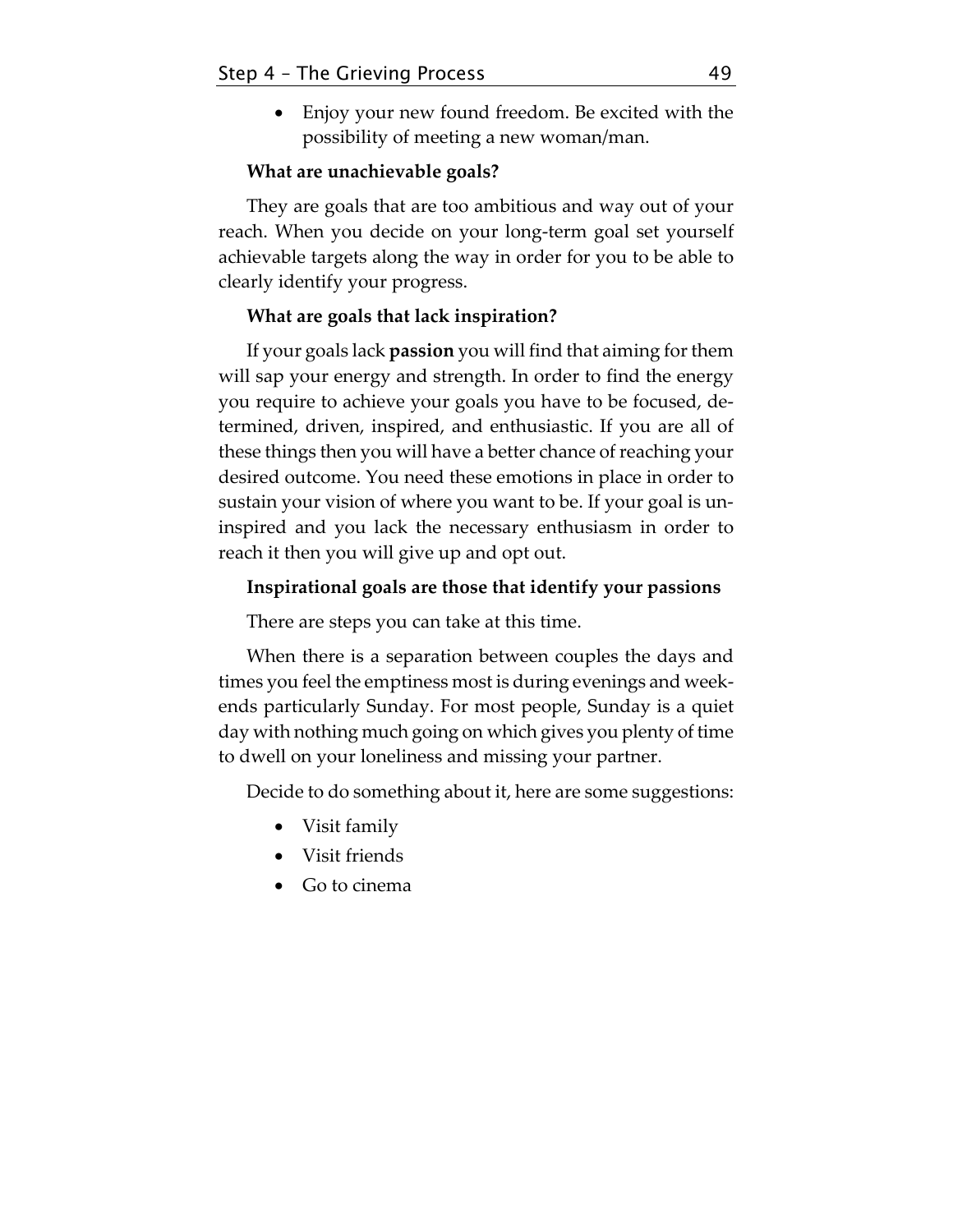- Take a walk
- Redecorate your home
- Involve your children in a game, project, or trips to the park
- Make this day the day when you do your household food shopping
- Find a hobby
- Join a Society/Group/Organization

I am sure you can add to this list…

## Things not to do:

### **Don't do a Bridget Jones and slob out in front of a weepy film.**

The Bridget Jones film highlighted what many of us do when we are **not** in a relationship. We put out negativity and get back negativity. Bridget Jones behaved like a victim and a 'poor me'. She felt sorry for herself. She wallowed in self-pity. She recognized some of the things she was doing wrong, e.g., over-eating over-drinking but did very little to redress the balance. She believed that she needed someone else in her life to provide her with love happiness and contentment.

#### **Don't be a victim or a 'poor me'.**

Who wants to be around a victim or a poor me? Think of the people you know (and we all know them) who are constantly moaning about their misfortunes. They personally are out of control and their lives are out of control. They perpetuate the poor me syndrome and expect nothing good to happen. They have not put into place structures or boundaries that would help them in their life. If you live in this haphazard state, you will have little self-respect or self-esteem. What you are actually say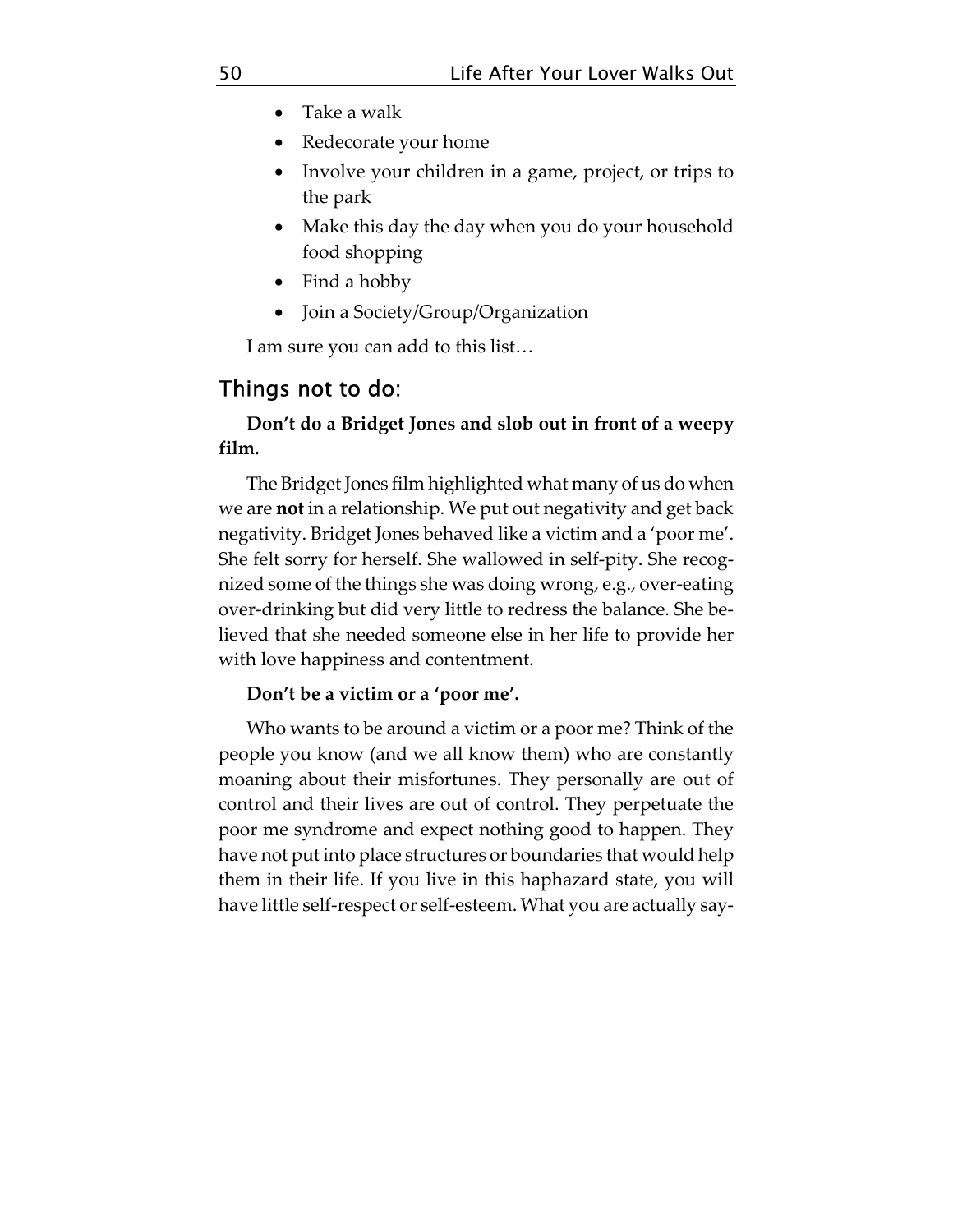ing about yourself is that 'you can treat me how you want to because I do not think I am worth more.' Knowing your structures and boundaries will help you gain self-esteem. This is because these rules highlight both to yourself and to others the way you treat yourself and the expectations you have of how you want others to treat you. If none are in place, you are putting no value on who you are or what you want.

### **Don't replace a relationship be eating lots of food (comfort eating).**

Replacing love with food is a common occurrence. You dig deeper into the junk food and lavish a ridiculous amount of food on yourself. The non-verbal communication here once again is that you are unlovable and have given up.

- You eat because you feel in a low mood
- You eat because you are stressed
- You eat to aid relaxation
- You eat because you are bored with everything
- You eat because it gives you something to do

Eating for these reasons is habit forming and is another indicator of low self-esteem. This behavior forms a pattern and can lead to health problems. You eat because you are unhappy, not because you are hungry. You are substituting food for the love you have lost.

You should aim for some progress every day, however small. Take time out to notice and record your progress. Keep a journal. Reward yourself for the progress you have made and forgive yourself the mistakes you inevitably make. Progress should make you happy with yourself. If it is not making you happy then perhaps you should reevaluate your goals.